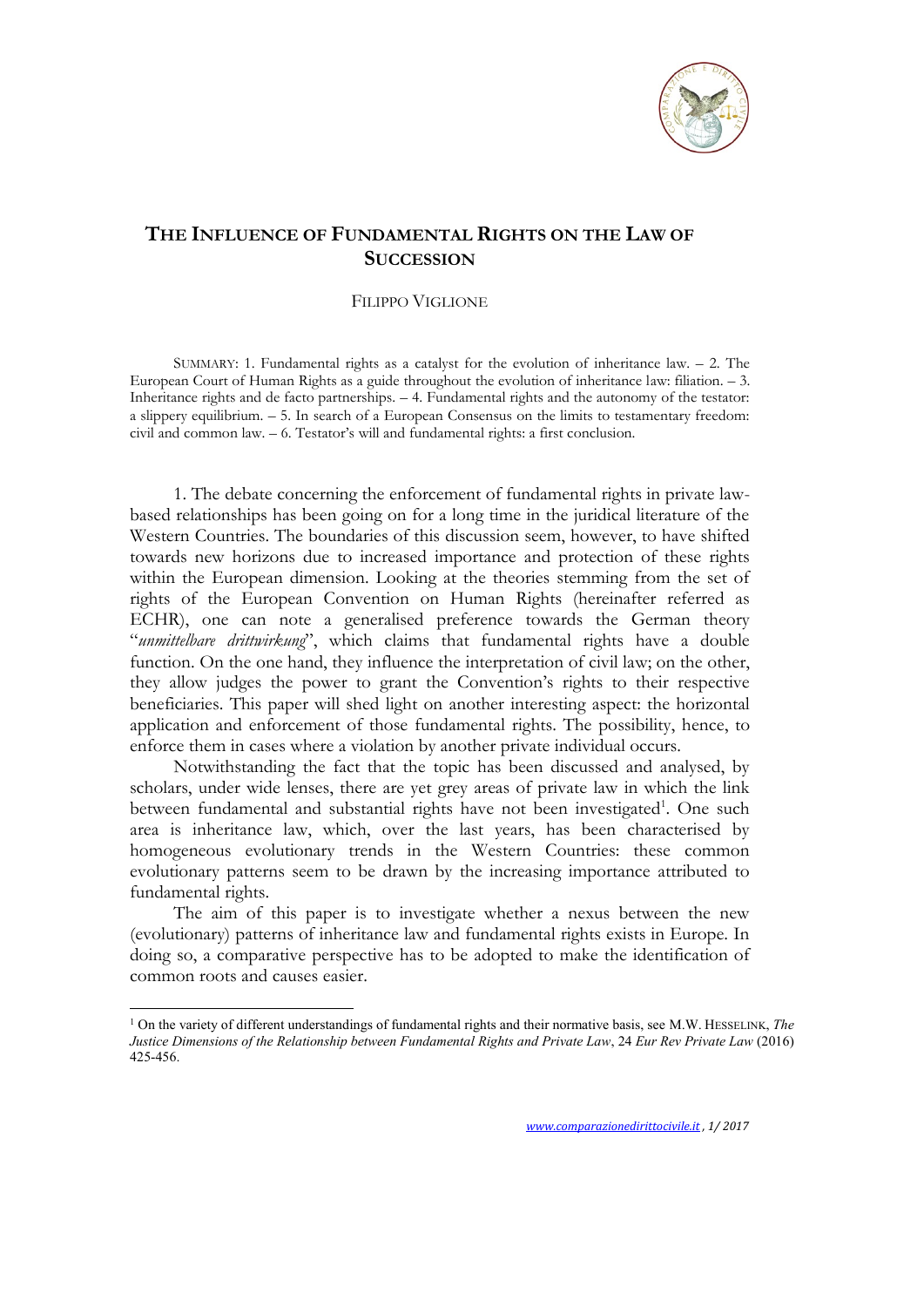

It is worth noting, though, that similar comparative studies on inheritance law have not been frequent in the past. Besides, one of the reasons for this can be the belief that succession law, like family law, was mainly a product of domestic law, society and religious beliefs, and that there were not, hence, compelling reasons to adopt a comparative approach. Furthermore, the relatively static nature of succession law, which has characterised most jurisdictions in the 1900s, has shifted scholarly attention towards more dynamic areas of law where a comparative approach would be more fruitful.

More recently, the emerging of a series of factors has made such a comparative approach to succession law necessary.<sup>2</sup> The introduction of Regulation 2012/650/EU, on jurisdiction, applicable law, recognition of authentic instruments in matters of succession, has also influenced this trend by creating a common regime of private international law in matters of inheritance, without affecting the applicable law of single EU Member States.

The Regulation belies the idea that succession law is a static branch of law, not often subjected to legislative innovations. This theory is nowadays outdated thanks also to changes and mutations to traditional family structures: succession law has been greatly influenced, indeed, by new and more dynamic alternative family structures, such as de facto and other unions. Such enhanced family horizons have claimed the evolution of succession law too, which had to conform itself to new emerging realities, the most relevant of which could be the expansion of the category of heirs and the rights recognised to them by their proximity to the testator.<sup>3</sup>

The latter circumstances can explain the emergence, in the European Countries, of converging common rules to Inheritance Law. More specifically: the increased importance of a spouse status, the relevance of unmarried or de facto partners, the full equivalence of all the children of the deceased, and the debasement of collateral relatives and ascendants, sometimes excluded, by recent legislative reforms, from the circle of forced heirs.

Different factors - such as social attitudes, new dynamics in family structures and a swift composition of assets - have shaped these trends. The European Court of Human Rights (hereinafter ECtHR) has, with its decisions, shaped and influenced the most significant reforms of inheritance law, at least for what concerns Europe. The main catalyst for them has been the need to avoid forms of discrimination and attribute stronger significance to the right to private and family life, as invoked by the

<sup>&</sup>lt;sup>2</sup> The reversal in trend is testified by a series of scientific works on comparative succession law, especially in Europe. See for example, K. REID, M.J. DE WAAL, R. ZIMMERMANN (eds.), *Intestate Succession*, Oxford University Press, 2015; A.L. VERBEKE ed al. (eds.), *Confronting the Frontiers of Family and Succession Law. Liber Amicorum Professor Walter Pintens*, Intersentia, 2012; M. ANDERSON, E. ARROYO I AMAYUELAS, *The Law of Succession: Testamentary Freedom. European Perspectives*, Europa Law Publishing, 2011.

<sup>&</sup>lt;sup>3</sup> On the topic of existence of a nexus among the notion of family and the rules of succession law – see M.J. DE WAAL, *The Social and Economic Foundations of the Law of Succession*, in 2 *Stell LR* (1997) 162.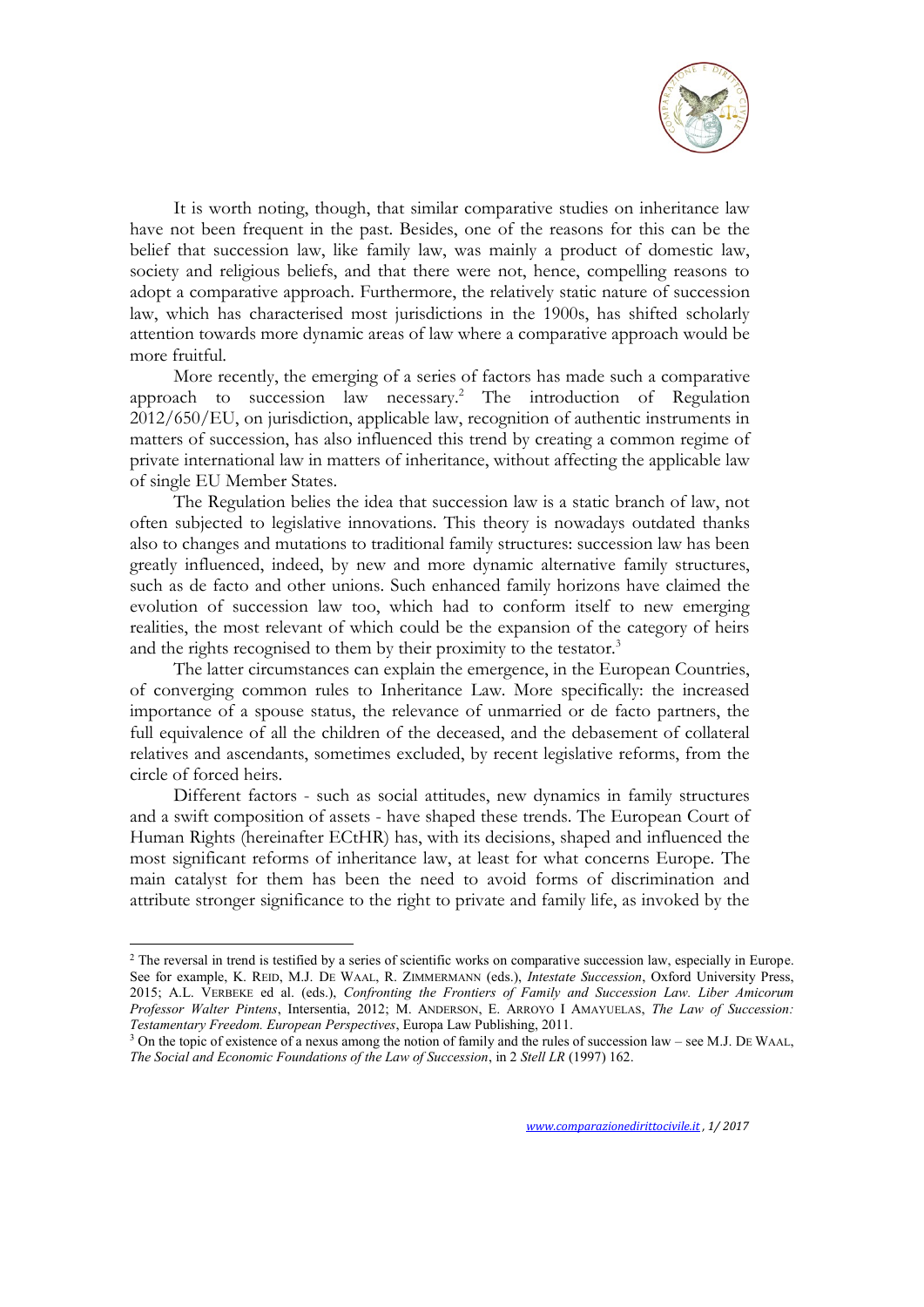

Strasbourg Court in matters of succession, even in the absence of specific rules in the Convention.

At this point, it is interesting to reflect on the increased importance recognised of the (infrequent) decisions of the ECtHR in this field and on the contribution of Supranational Courts in circulating the rules of private international law. Moreover, it can be inferred that the process of revision, within the national judicial systems, of the rules of the law of succession *mortis causa* has been shaped by the following factors: a redefinition of the boundaries of family relationships, and a strong affirmation of the principle of non-discrimination in private law based ones. Both elements find confirmation in various decisions of the ECtHR that will be mentioned below.

New family structures, mentioned above, are challenging the entire devolutionary system, as testified, for instance, by the numerous reform proposals which have been advanced in the field of intestate succession. The rules of inheritance law and the various forms of forced heirship appear nowadays uncertain. In fact, it seems not necessary anymore to impose strict limits to testamentary intention; in this sense, it would also appear useful to reflect on the intersection between this expanded freedom, the strong manifestations of the property rights and the position of the heirs within the family.

Although the legal tradition of the Western Countries lacks uniform patterns of legislative reform, a general tendency towards expanding the testamentary will of the testator can be observed, with the consequence that they can more freely decide to who devolve their assets. This faculty seems, moreover, intensified in the countries where legislative reforms on this point have taken place.<sup>4</sup> Fundamental rights have been identified too, as possible means of interference with a testator's broad freedom of choice.

Fundamental rights - after a 'privatisation process' - have, therefore, emerged as leading factors of influence and have claimed their role of directing legislative reforms and limiting private autonomy; especially in the field of inheritance law. Those new frontiers of inheritance law can help interpreting the various reforms that the system of successions *mortis causa* has gone through in Europe over the last years; and can be used, as well, to anticipate future reforms. The last consideration appears even truer if one accepts the idea that the foundations of the whole inheritance law have switched: from instruments created to pass assets onto the next generations to a mean of safeguarding individual interests of people tied by bonds of solidarity and affection.

The intersection between the rules of succession *mortis causa* law and fundamental rights, yet not very popular in scholarly writings, can be read through the decision of the ECtHR on inheritance law: the following pages will discuss this

<sup>4</sup> See M.J. DE WAAL, *Comparative Succession Law*, in M. REIMANN, R. ZIMMERMANN (eds.), *The Oxford Handbook of Comparative Law*, Oxford University Press, 2006, 1071 for a comparison between civil and common law systems, which somehow share common principles and are destined to converge on this same topic, notwithstanding their strong formal differences.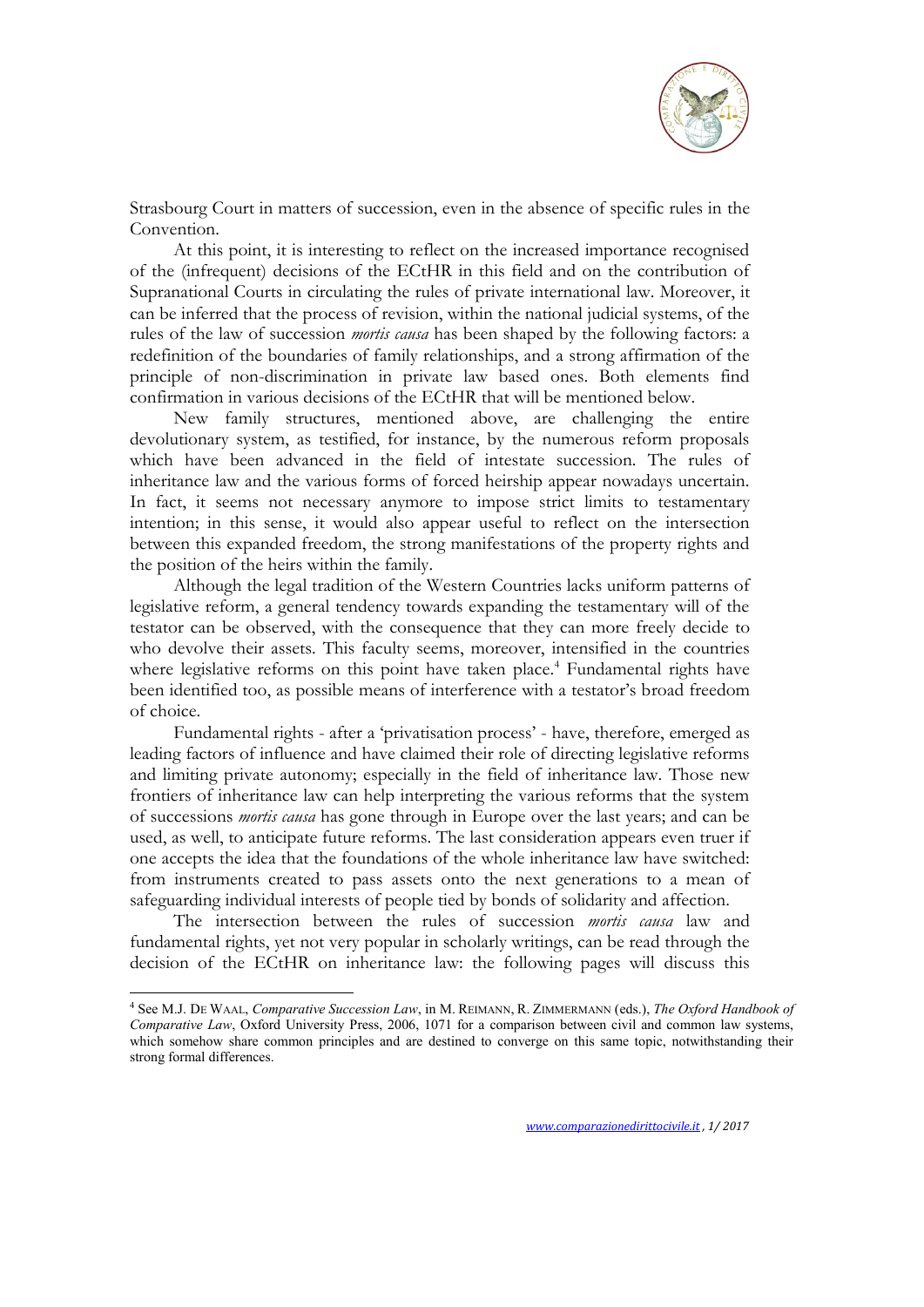

specific point. The influence of the ECtHR's jurisprudence on national legal systems represents, generally speaking, an important chance to reflect, firstly, on the traditional categories of private law.<sup>5</sup> Secondly, under the more accurate lenses of inheritance law, the decisions of the Court can help interpreting some of the boldest changes to operational and formal rules.

The first evidence of this can be noted with regards to the identification of the intestate heirs of a deceased person. But, there is little doubt that the core of the succession itself could be affected by a pervasive application of the rules concerning the protection of fundamental rights, taking into account that new type of assets, such as the intangible ones and the digital heritage, came into existence. It is nowadays imperative to balance the rights of the heirs with some fundamental rights of the deceased and recognise them a certain degree of confidentiality, a paramount value to protect after their death.

This paper is organised as follows: part one will verify if and how the rules aimed at identifying the heirs have been influenced by the jurisprudence on fundamental rights (paragraphs 2-3). Part two, instead, investigates the possibility of horizontal application of fundamental rights (paragraphs 4-6). More specifically, if the will of a testator can be, somehow, limited by direct application of those rights, such as the principle of non-discrimination or the respect of private and family life.

2. The connection between the discipline of inheritance law and the rules protecting fundamental rights manifests at its best on the topic of the rights of children born out-of-wedlock, on which the jurisprudence of the European Court of Human Rights has been focusing, and most decisions have been delivered. The same principles have, for sure, played a crucial role in pushing numerous European Countries to modify their internal rules concerning the inheritance rights of children and avoid possible conflicts with articles 8 and 14 of the Convention.

The link between the evolution of inheritance law and the protection attributed to fundamental rights represents one of the clearest examples of civil law's alignment to fundamental rights, also extended to private law; something which would have been impossible to forecast.

The fact that almost all European Countries have modified their legislation on children's inheritance rights, over the last 30 years, always in the direction of removing any difference between children born out in or out of wedlock, can be explained by observing the changes in society and traditional concepts of family.

<sup>5</sup> '*The relation between human rights law and private law is closer than is commonly supposed by lawyers'* as it has been observed by H. COLLINS, *On the (In)compatibility of Human Rights Discourse and Private Law*, in LSE Working Papers 7/2012, (2014) 4. The topic has only recently caught the attention of the legal debate; see among the most relevant writings, also from a comparative point of view, D. OLIVER D. OLIVER, J. FEDTKE (eds.), *Human Rights and the Private Sphere: A Comparative Study*, Routledge, 2007; G. BRUGGERMEIER, A. COLUMBI CIACCHI, G. COMANDÈ (eds.), *Fundamental Rights and Private Law in the European Union*, vol. I, *A Comparative Overview*, Cambridge University Press, 2010; C. BUSCH, H. SCHULTE-NÖLKE (eds.), *Fundamental Rights and Private Law*, Sellier, 2011.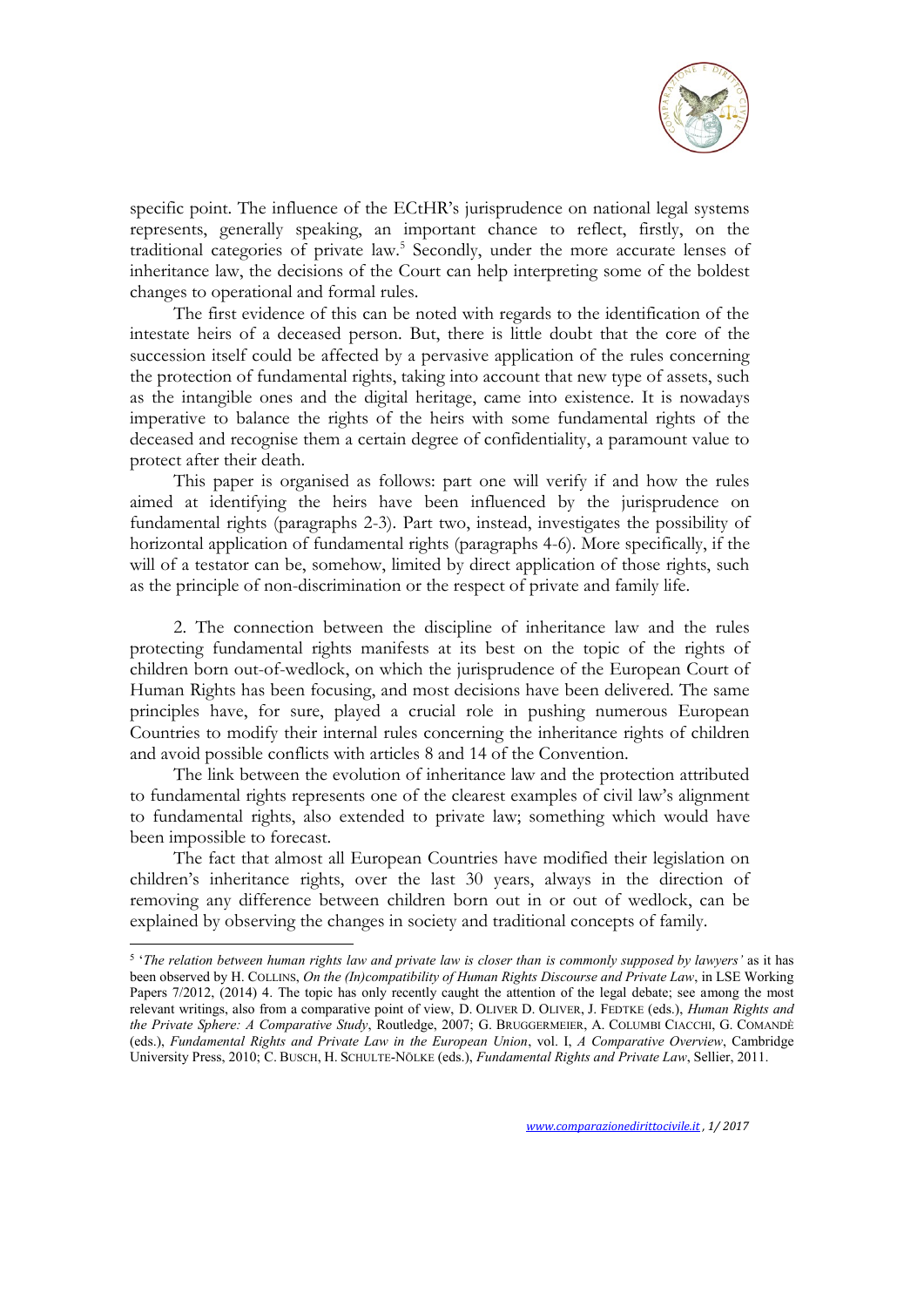

Changes to patrimonial assets, as a consequence of a pluralism of family models,<sup>6</sup> are at the origins of the latter considerations and form the basis for legislative efforts aimed at modifying the various forms of forced heirship.<sup>7</sup>

The ECtHR, with its repeated decisions, has shaped the evolutionary patterns of domestic legislations and justified those changes by recognising the crucial importance of the fundamental principle of non-discrimination. The principle ignites the entire (revised) system of inheritance law: the identification of the heirs, their respective entitlements, and the means to exercise their rights -and does not apply only to the parent-child relationship.

A comparative approach to succession law can show a convergence of similar legislative remedies, and demonstrate that the jurisprudence of the ECtHR stands as the source of the juridical flow stemming from the private law of the European Countries. Art. 14 of the Convention is usually recalled as the guiding parameter in matters of inheritance law upon which the judges of the Court are called to decide. It requires that the enjoyment of the rights and freedoms outlined in the Convention are secured 'without discrimination on any ground such as sex, race, colour, language, religion, political or another opinion, national or social origin, association with a national minority, property, birth or other status'.

The principle of non-discrimination is not self-contained. Hence, it is always connected to the violation of other rights: it is well-established that the principle can only be invoked when a discrimination occurred in the enjoyment of other fundamental rights or freedoms set out in the Convention.<sup>8</sup>

Although the mechanism might appear excessively restrictive and cumbersome - as it has been critically addressed by scholars<sup>9</sup> - in inheritance law it has proved able to defend claimants' rights by appealing to the protection of private family life and, on other occasions, to the protection of property, as identified under Additional Protocol 1.

The first and most popular case, followed by abundant case law, dates back to 1979: the ECtHR decided to uphold the appeal of *Ms Marckx v. Belgium*, and recognise

<sup>6</sup>Let us consider, for example, the phenomenon of 'blended families': new family structures originate from the breakdown of former marriages or de facto relationships. Therefore, a review of the entire patrimonial assets and rules to protect the positions of children in or out wedlock shall be envisaged. See. I.L. ELLMAN, S.L. BRAVER, *The Future of Child Support Law*, in J. EEKELAAR (ed.), *Family Law in Britain and America in the New Century. Essays in Honor of Sanford N. Katz*, Brill Nijhoff, 2016, 67-89.

 $\overline{7}$  The most important aspect here is the importance attributed to a relevant state of need or a situation of economic dependence, as the basis for a new legislative reform on inheritance.

<sup>8</sup> The jurisprudence of the ECtHR, since its very first decision dated 23 July 1968 in the case '*Affaire* «*relative à certains aspects du régime linguistique de l'enseignement en Belgique*» *c. Belgique* is firm on this point. As it is wellknown, the situation seems to change after the introduction of Protocol 12 which bespeaks a more general prohibition of discrimination, not necessarily connected with the violation of other rights and liberties set forth in the Convention. <sup>9</sup> For more details on equality and non-discrimination in the ECtHR, see e.g. C. NIKOLAIDIS, *The Right to Equality in European Human Rights Law. The Quest for Substance in the Jurisprudence of the European Courts*, Routledge, 2015, 50 ff.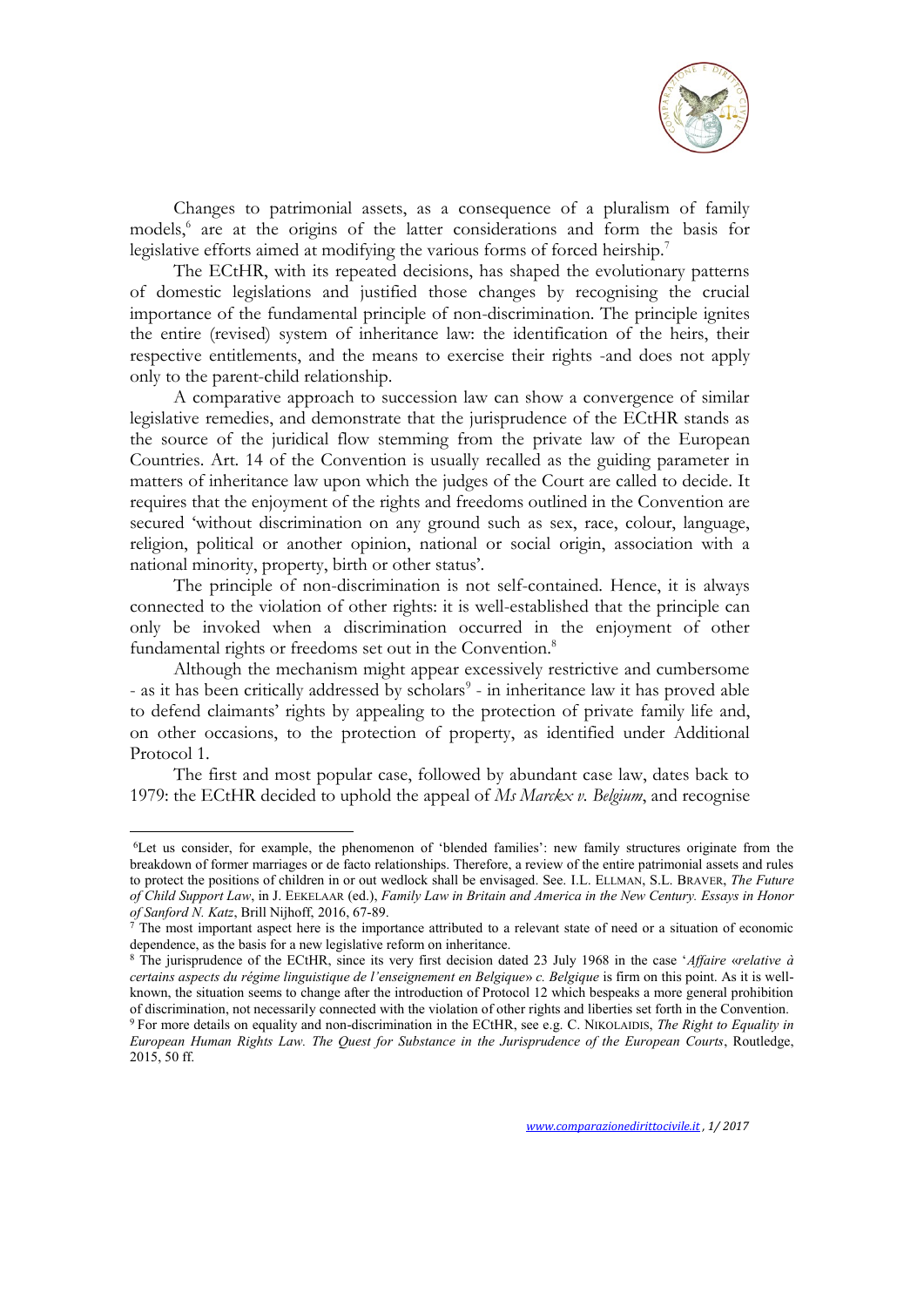

full inheritance rights to her biological daughter, against the maternal family. Following this case, the right to private and family life had to be safeguarded, without differentiating whether a child is born in or out of wedlock. Hence, the case *Marckx v. Belgium*<sup>10</sup> can be identified as the inspiring source for following cases where inheritance rights, family life and the principle of non-discrimination merged. Additionally, it has somehow forced national legislators to comply with the necessity of ensuring full equality to children's rights of succession. Belgium has, albeit following a cumbersome legislative path and greatly influenced by its Constitutional Court's case law, recognised that biological children are part of the family and, therefore, entitled to inheritance rights.<sup>11</sup>

The Belgian affair is, often, recalled as the first case in which the reasoning of the Strasbourg Court has manifestly shaped the evolutionary patterns of domestic legislation. Similarly, both France and Germany have modified their national law on successions, as a direct consequence of the ECtHR's case law and decisions. More specifically, following the judgment in *Mazurek v. France*, <sup>12</sup> France adopted the Law 2001/1135, which equated the position of biological and legitimate children in matters of inheritance, removing any discriminatory differences.<sup>13</sup>

Notwithstanding the legislative intervention, the transitional arrangements still showed some flaws. Hence, the ECtHR in the recent case *Fabris v. France,*<sup>14</sup> has recognised that excluding a child born from an adulterous relationship from a *donation-partage* in 1970 (to which legitimate children were admitted) constitutes a breach of the principle of non-discrimination, following Additional Protocol 1, Art. 1.

Transitional provisions are also at the heart of the German affair. Although Germany had eliminated the distinction between children born in or out of wedlock in matters of inheritance law since 1997, there were still tangible differences among biological children born before and after 1949. The ECtHR, deciding the case *Brauer v. Germany*, <sup>15</sup> condemned the different treatment of biological children born before and after 1949 for the violation of Articles 8 and 14 of the ECHR. The case sparked the legislative reform of 2011, which removed any reference to the year of birth of a biological child.

The Italian legislative reform on filiation, which recognised biological children as part of the family, had some significant consequences on inheritance rights too: full

<sup>10</sup> *Marckx v. Belgium*, 2 EHRR 330 (1979).

<sup>&</sup>lt;sup>11</sup> See L. 31 March 1987 and the Resolution DH 88 (3) 4 March 1988 of the Council of the Ministers.

<sup>12</sup> *Mazurek v. France*, 42 EHRR 9 (2006).

<sup>13</sup> Law 2001/1135 has broadly reformed inheritance law by editing various parts of the *code civil*. The most relevant of which, together with equalising legitimate and biological children, is the introduction of a new affidavit (art. 730), aimed at solving disputes linked with proving the status of heir. After a few years a new and broader reform (Law 728/2006) has taken place. See M.C. FORGERARD-R. CRONE-B. GELOT, *Le nouveau droit des successions et des libéralités. Loi du 23 juin 2006. Commentaire & Formules*, in *Defrenois*, 2007.

<sup>14</sup> *Fabris v. France*, 57 EHRR 19 (2013).

<sup>15</sup> *Brauer v. Germany*, 51 EHRR 23 (2010).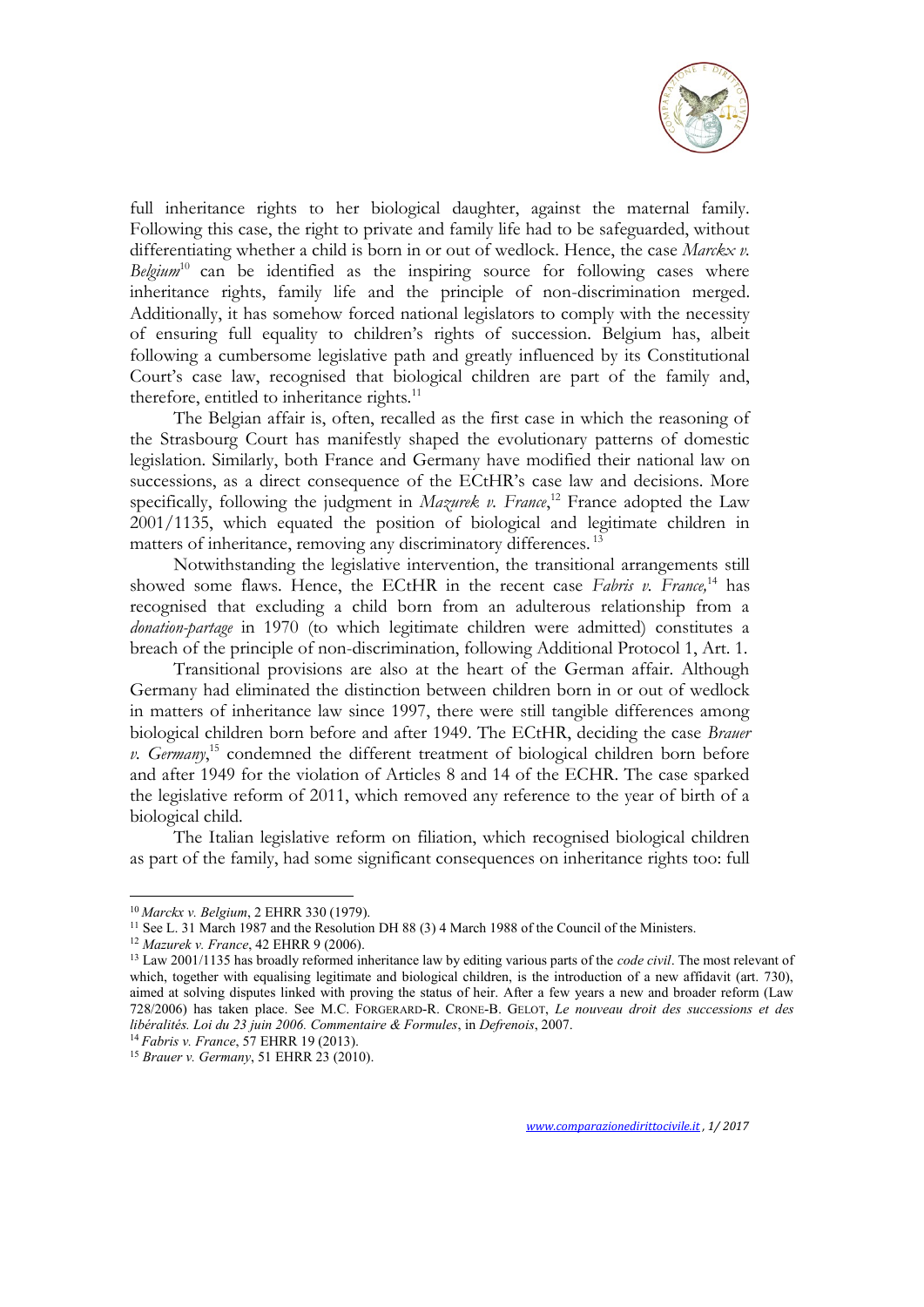

equality of children. A long and tedious process of recognition which found its spark in the jurisprudence of the ECtHR.<sup>16</sup>

3. A new dimension of inheritance law seems to be manifesting throughout Europe as de facto unions have started to acquire greater importance in the identification of heirs. This new trend is still, though, in its infancy, as shown by the domestic legislative initiatives in the field, which are very different one to another.

It is, also, unclear if the extension of inheritance rights to de facto partners finds its roots in the respect for fundamental rights or is, conversely, a reflection of the mutations to traditional family structures happening in the Western Countries.

When it comes to identifying the recipients of portions of an estate, the importance of fundamental rights stands out with the principle of non-discrimination, which has equalised inheritance rights of children but which, unfortunately, cannot be considered as the guiding light, in the same ambit, for de facto partnerships. In fact, the sporadic domestic interventions pointing to the contrary - like the widespread rule which allows a de facto partner to take over the lease agreement after the death of the tenant - do not find their rationale in the principle of non-discrimination. Instead, they are built upon the respect to the right to private and family life, which allows a partner the chance to live in the same place where their de facto union was being enjoyed.

In any case, in a system dominated by the supremacy of married partner's inheritance rights, scholars have shown great support for a makeover of inheritance law, with the aim of attributing increased importance to de facto unions and giving relevance to substantial aspects of family bonds. Marriage is not a mandatory (formal) requirement anymore, and family bonds can be scrutinised under elements like its duration, the contribution offered by each to the *ménage* and or the existence of children.

In the latter sense, one can appreciate a recent Austrian law reforming the law of succession, the legislation of the Scandinavian Countries and the rules of various autonomous Spanish communities. Another, less incisive, legal provision is the recent Italian law on 'civil and de facto unions', by which a de facto partner of a deceased tenant holds the right to keep living in the family home for a variable time, between two and five years depending on various circumstances.

The clash between fundamental and inheritance rights appears stronger in same-sex unions. Inheritance rights are, though, only one of the aspects of a broader group of issues related to same-sex unions and their solution is often the product of political choices which nowadays mark clear distinctions in the legal system of the Western Countries.

<sup>16</sup> On the Italian reform of filiation see M.G. CUBEDDU WIEDEMANN, T*he Changing Concept of 'Family' and Challenges for Family Law in Italy*, in J. SCHERPE (ed.), *European Family Law, vol. II, The Changing Concept of 'Family' and Challenges for Domestic Family Law*, Elgar Publishing, 2016, 160, 173.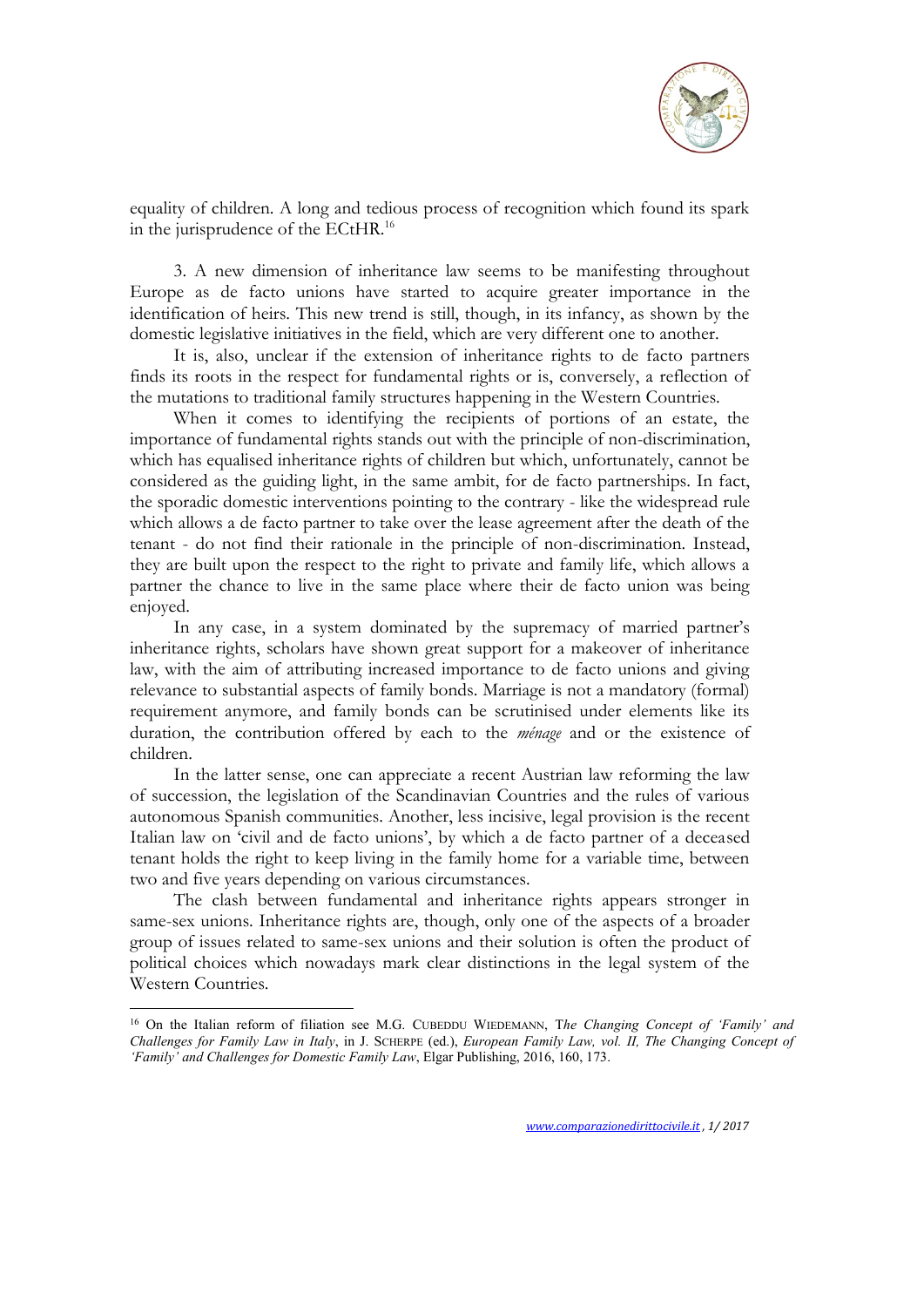

If, on the one hand, a de facto partner of opposite sex can be automatically identified as intestate heir only when national legislation recognises de facto unions (this does not apply to France where the legislation on Pacs does not include any mention of inheritance rights), on the other, excluding them tout court from a succession undoubtedly hinders their fundamental rights.

It does not seem like the ECtHR is solving this issue in a significant and convincing way. Leaving out the more general topic of same-sex marriage,<sup>17</sup> it is worth analysing a case dealing with inheritance law-related problem of same-sex couples: *Kozak v. Poland*, <sup>18</sup> decided by the ECtHR on 22 March 2010. The judges of the Court had to deal with an appeal from a Polish citizen lamenting the violation of articles 14 and 8 of the Convention. More specifically, the question regarded weather a de-facto partner of a gay couple had the right to succeed in a lease agreement of their deceased partner, a faculty which national legislation recognised to straight (de facto) couples. The applicant had indeed been refused to take over the lease because of the same-sex nature of his union.

Although the Court admits that the preservation of traditional family structures might potentially justify differential treatment in this case, a violation of Art. 14, as connected with the rights set in art. 8 of the Convention, had occurred. Different treatments cannot be justified on the sexual orientation of individuals of a de-facto couple and constitute a blatant discriminatory act which deserves to be punished. Such a discriminatory treatment, moreover, would neglect the fact that similar forms of cohabitation have shaped new and alternative family structures.

Similar reasoning seems to be at the foundation of a recent decision by the Court of Justice of the European Union (CJEU) in the area of social security benefits of a deceased worker to be claimed by their partner.<sup>19</sup> The Court argues that articles 1 and 2 of the Directive 2000/78/EC prevent domestic legislation from excluding same-sex partners, who are in the same legal positions as married ones, from receiving social security benefits, which would have pertained to the deceased. Case identifiable under the German '*Eingetragene Lebenspartnerschaft*'.

It is easy to understand that single decisions such as the above cannot significantly influence the law of succession and are only a tiny piece of a broader puzzle, which is represented by legislative reforms to fight discrimination. The

<sup>&</sup>lt;sup>17</sup> Which is indeed a florid field of discussion among the scholars, following also the ECtHR decision in the case *Schalk and Kopf v. Austria*, 24.06.2010. The Court has included same-gender relationship in the concept of family but at the same time, has made clear that inheritance law-related issues are left to the autonomy of single States. For a more detailed discussion on homosexual unions in scholarly literature, see I. CURRY-SUMNER, *Same-sex relationships in a European Perspective, in J. Scherpe (ed.), European Family Law, vol. III, Family Law in a European Perspective*, Elgar Publishing, 2016, 116-45; K. BOELE-WOELKI, A. FUCHS (eds.), *Legal Recognition of Same-Sex Relationships in Europe*, 2nd ed., Intersentia, 2012; J. SCHERPE, *Same-sex Relationships*, in J. BASEDOW, K. HOPT, R. ZIMMERMANN (eds.), *Max Planck Encyclopedia of European Private Law*, Oxford University Press, 2012, 1522-25. <sup>18</sup> *Kozak v. Poland*, 51 EHRR 16 (2010).

<sup>19</sup> CJUE, 1°.04.2008, n.267.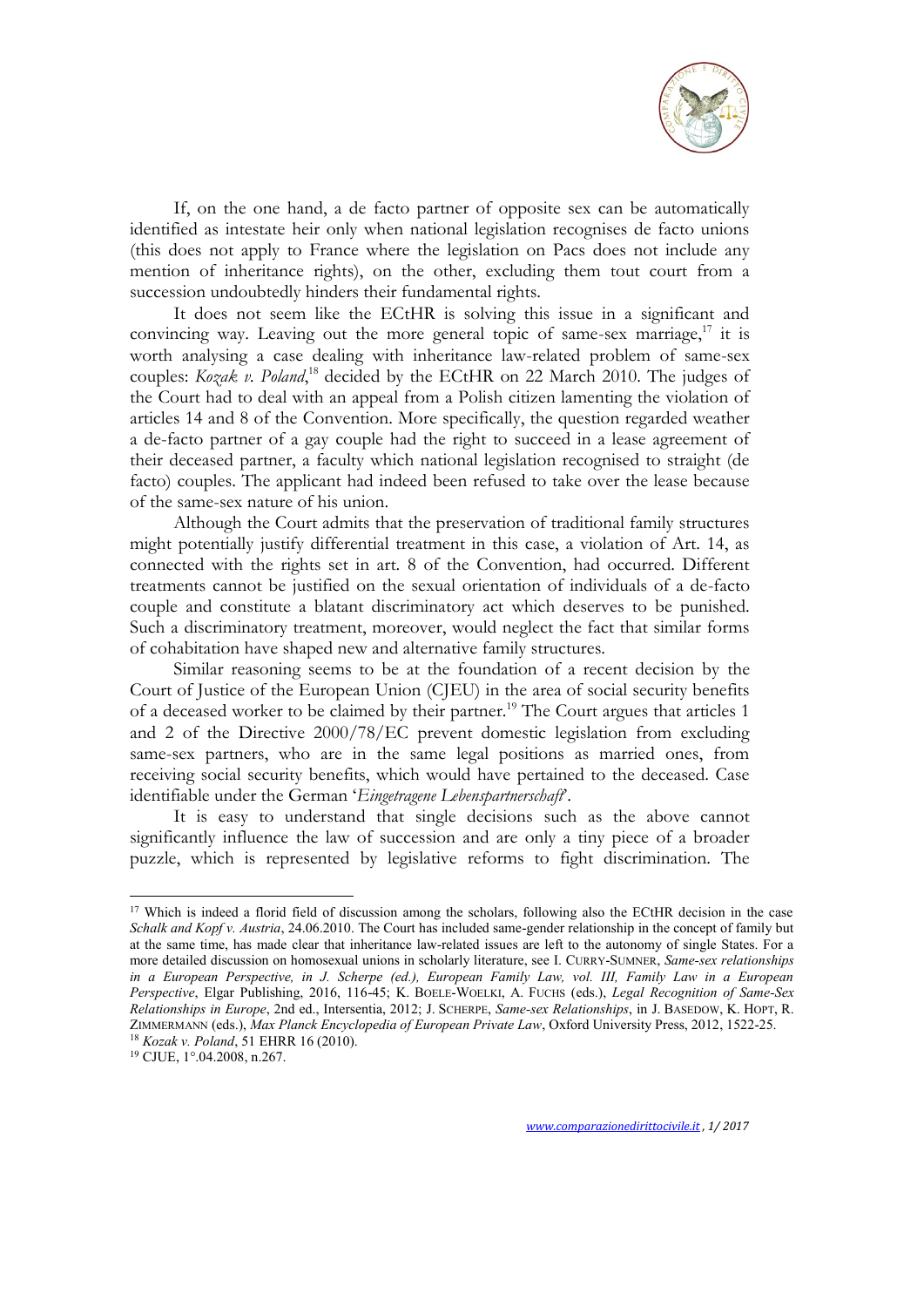

ECtHR (and the CJEU) admits that differential treatments, which are nevertheless being tackled by legislative reform of individual states, can still be abstractly justified, on political grounds, to protect the traditional idea of family.

This preamble is useful to understand why in countries where same-sex marriage is not legally recognised, there is also resistance to providing full rights to same-gender couples. Inheritance law, hence, is - under the principle of nondiscrimination - marginally touched by the intervention of the ECtHR.

The Court somehow resigns from being a driving force in shaping the evolutionary patterns of inheritance law, justifying its lack of intervention under a deficit of consensus, although it would be crucial to act and guide the path. This myopic approach does not take into account, either, the contribution offered, over the last years, by more sensitive courts.<sup>20</sup> Courts which were conscious of the fact that some laws, nowadays considered abhorrent (like prohibiting interracial marriages, the inequalities between man and women in family law, or the discriminations based on religious grounds), have dominated the legal systems of the Western Countries for centuries and have been justified under cultural and sociological grounds.

Notwithstanding the lack of guidance of the ECtHR, a comparative look over inheritance law in Europe shows a marked tendency in those countries which have recognised de facto unions: partners hold the same rights of married couples. Eventually, the thirteen countries which introduced same-sex marriage did not even have to point out that same-gender partners held the same succession rights of heterosexual married couples.

4. The scenarios we have so far dealt with belonged to cases where the legislation of the Member States of the Council of Europe showed possible contrasts with fundamental rights of the ECHR. The standard functioning of the Strasbourg Court, in fact, covers cases where the Member States are sanctioned for violations of the rights set forth in the Convention. Hence, since its very first beginning, the case law of the Court has profoundly stimulated their legislation.

A breakthrough in the quality of the protection mechanisms offered by the Court – sometimes invoked but mostly feared and criticised – can arise whereas the protection of fundamental rights operates horizontally, from individual to individual, and not vertically (supranational court, domestic legislation and, eventually, individual values). It goes without saying that, at least in the field of inheritance law, violations

<sup>20</sup> See the jurisprudence of the Constitutional Court of South Africa, and more specifically the case *Gory v. Kolver NO*, 2007 (4) SA 97 (CC), in which before the introduction of same-sex marriage, the Court recognised to a partner of a same-sex couple the right to be identified as heir as normally a married partner would. Additionally, the case led to declaring the *Intestate Succession Act 1987* constitutionally illegitimate due to discrimination based on sexual orientation grounds. '*Partners in a permanent same-sex life partnership in which the partners have undertaken reciprocal duties of support'* had the right to be identified among the intestate heirs. See L. PICARRA, *Gory v Kolver*, in 23 *South African Journal on Human Rights* (2007) 563; F. DU TOIT, *The Constitutional Family in the Law of Succession*, in 126 *South African LJ* (2009) 463.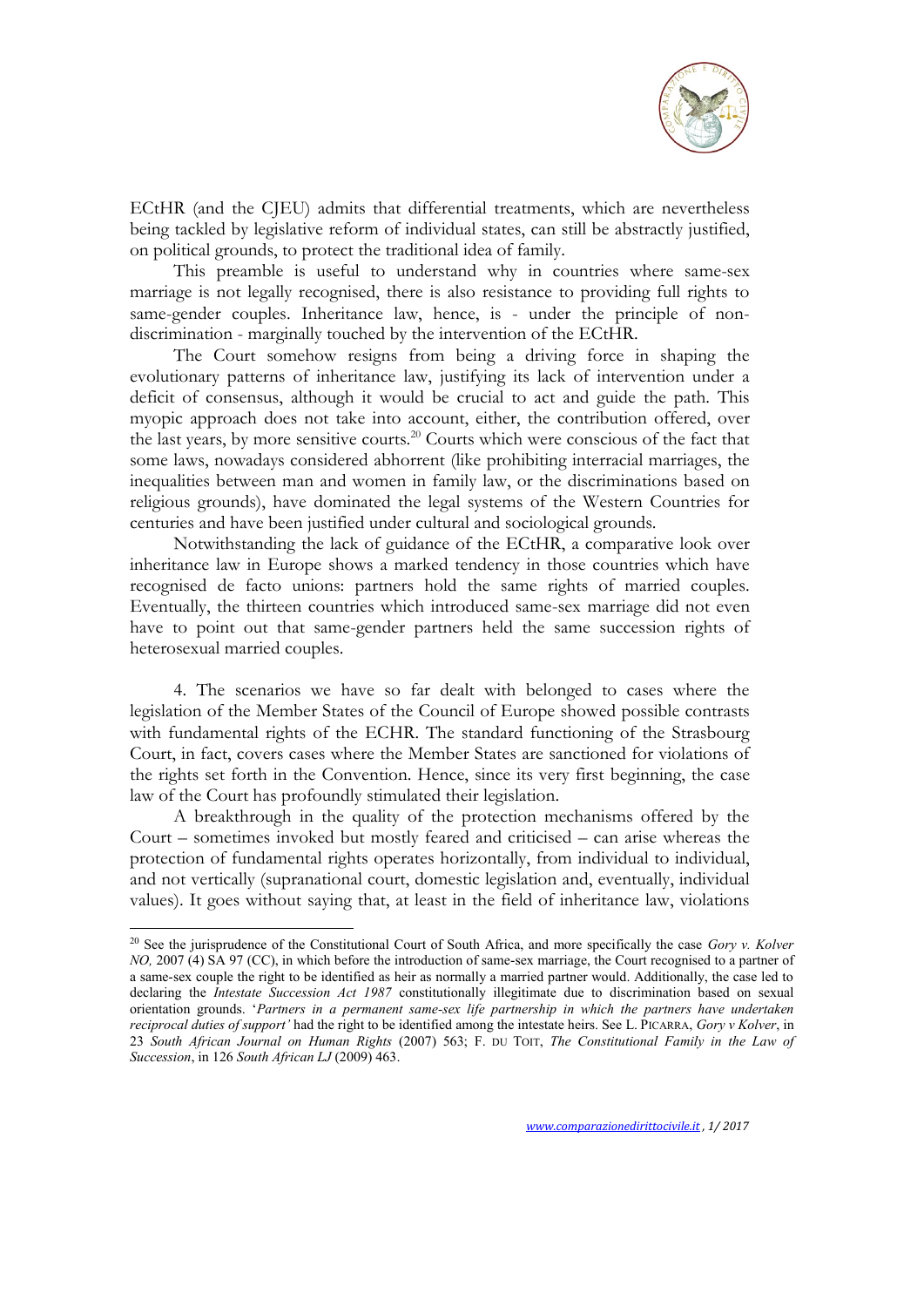

of fundamental rights can occur not only by law but also by means of private autonomy.

Direct applicability of the rules guarding fundamental rights, somehow reproductive of the Europeanised doctrine of '*Drittwirkung*',<sup>21</sup> found one of its most controversial examples in the ECtHR case *Pla and Puncernau v. Andorra,<sup>22</sup>* on intestate succession. This legal proceeding, decided on 23 July 2004, and extensively cited in scholarly writings, deserves to be remembered for its attempt, by the judges of Strasbourg, to intervene directly on the interpretation of an act of private autonomy.<sup>23</sup> The controversial locution contained in the testament of Ms Carolina Pujol Oller, mother of three children, was the bequest of her properties in favour of her only male son, Francesc-Xavier Pla Pujol, with fideicommissary substitution in favour of his nephew if born within an '*legítim y canònic matrimoni*', allowed in the Principality of Andorra.<sup>24</sup> When Francesc-Xavier dies, he leaves his wife Roser Purcenau and their adoptive child Antoni Pla Pucernau as heirs, and the latter legally succeeds to his grandmother's legacy.

The dispute started when two of Carolina's nephews claim Antoni, an adopted child, should not be receiving the entire legacy because in her will only a child born in wedlock would be entitled and, therefore, demanded an equal split of assets. The High Court of Justice of Andorra, backing up the legal grounds of the two nephews and holding that the original intention of the testator aimed at avoiding an intestate succession only in the presence of a legitimate child born in Francesc-Xavier Pla Pujol's wedlock, imposed the split of the patrimonial asset among all the nephews.

Once all the internal remedies were exhausted, the issue came to the attention of the ECtHR, which had to verify whether the decision of the national courts were in breach of articles 8 and 14 of the Convention. As easily discernible, a discriminatory treatment towards the adoptive child was not identifiable under domestic law but manifested under a testamentary will, as interpreted by the courts of Andorra. The Strasbourg judges inquired into the legitimacy of the testamentary will

<sup>21</sup> I. KANALAN, *Horizontal Effect of Human Rights in the Era of Transnational Constellations: On the Accountability of Private Actors for Human Rights Violations*, in 7 *Eur. Yearbook Int'l Economic Law* (2016) 423-60; A. COLOMBI CIACCHI, *Horizontal Effect of Fundamental Rights, Privacy and Social Justice*, in K.S. ZIEGLER (ed), *Human Rights and Private Law*, Hart Publishing, 2007, 53-64; O. CHEREDNYCHENKO, Fundamental Rights and Private Law: A Relationship of Subordination or Complementarity?, 3 Utrecht L. Rev. (2007) 1-25; P. STANZIONE, *Diritti esistenziali della persona, tutela delle minorità e* Drittwirkung *nell'esperienza europea*, in *Europa e dir. priv.*, 2002, II, p. 59; D. SPIELMAN, *L'effet potentiel de la Convention européenne des droits de l'homme entre persone privèes*, Lussemburgo, 1995.

<sup>22</sup> *Pla and Puncernau v. Andorra*, 42 EHRR 25 (2006).

<sup>23</sup> E. ARROYO I AMAYUELAS, D. BONDÍA GARCÍA, *¿Intepretación del testamento contraria a los derechos humanos? "El caso 'Pla & Puncernau vs. Andorra" (STEDH, 13 de julio de 2004)*, in 18 *Derecho Privado y Constitución* (2004) 7-87, 80*.*

<sup>24</sup> The original wording of the controversial clause is: "*El que arribi a ésser hereu haurà forçosament de transmetre l'herència a un fill o net de legítim y canònic matrimoni, al que noobstant podrà posar les condicions que cregui convenients. Y si morsense fills o nets de legítim y canònic matrimoni passarà l'herència als fills o nets dels demés instituït o substituts en la clàusula numero vuit y amb el mateix ordre que en ella s'estableix*".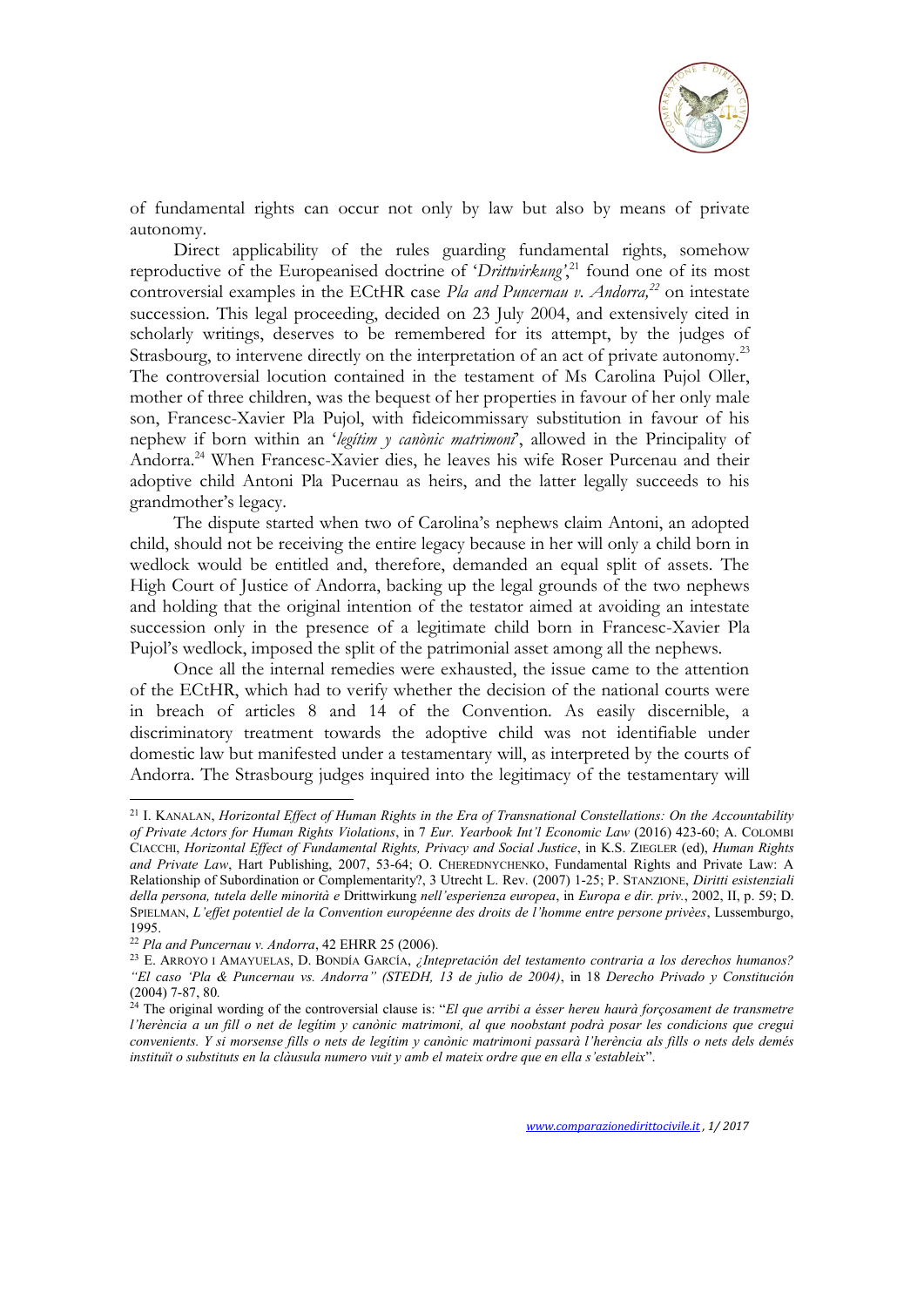

and concluded that a breach of the non-discrimination principle had occurred. In this regard, the ECtHR seems to be propelling for a direct intervention on acts of private autonomy with horizontal efficacy.<sup>25</sup>

Truly speaking, the decision of *Pla and Puncernau* covers the topic of horizontal efficacy with a very feeble reasoning. It is argued that, to avoid immediate impact on an act of last will, the Court itself could not decide on a discriminatory testament or part thereof, which would be perfectly legal (like if, for example, a grandmother had declared to pass her entire asset onto her nephews only if they were Catholic). What the Court has the power to do is, as observed by the ECtHR judges, to investigate how national judges have interpreted the testament in a way which is compatible with the rules outlined in the European Convention on Human Rights.

This perspective urges immediate comments. Firstly, and from a substantial standpoint, there is not much of a difference between criticising an act of private autonomy or its interpretative rationale, because the outcome of the testamentary clause would be equally compromised.<sup>26</sup> What matters even more, is that the acts of private autonomy shall be interpreted under the guiding principles of the Convention because the introduction of new interpretative parameters (both to *mortis causa* and *inter vivos* acts) can potentially influence all the subsequent cases domestic courts are called to decide. To do so, national judges shall adopt new hermeneutical parameters which appear destined at orienting the interpretative activity more than respecting the will of the parties.

The dissenting opinion of the Polish Judge Lech Garlicki strengthens the idea for which the ECtHR is, with this decision, showing its will to intersect fundamental rights with private-law based relations. For Garlicki, in fact, the real subject matter of the proceeding in *Pla and Purcernau* was not the interpretative reasoning followed by the judges of Andorra, but the fact that a national judge was empowered to recognise effects to an action which would blatantly violate one of the principles of the Convention. Furthermore, the Court itself censured the interpretation by the Andorran High Court and hastily defined it as '*bluntly inconsistent*' with the real will of the testator. They even evoked the outdated interpretative formula '*quum in verbis nulla ambiguitas est, non debet admitti voluntatis quaestio'*, contravening to decades of interpretative teachings.

<sup>&</sup>lt;sup>25</sup> For a recent analysis on horizontal direct and indirect efficacy of fundamental rights in private-law based relations see M. FORNASIER, *The Impact of EU Fundamental Rights on Private Relationships*, 23 *Eur. Rev. Private Law* (2015), 29-46.

<sup>26</sup> This seems to be the reasoning at the base of Justice Bratza's dissenting opinion: "*The fact that, under the Convention, the legislative or judicial organs of the State are precluded from discriminating between individuals (by, for instance, creating distinctions based on biological or adoptive links between children and parents in the enjoyment of inheritance rights) does not mean that private individuals are similarly precluded from discriminating by drawing such distinctions when disposing of their property. It must in principle be open to a testator, in the exercise of his or her right of property, to choose to whom to leave the property and, by the terms of the will, to differentiate between potential heirs, by (inter alia) distinguishing between biological and adoptive children and grandchildren*".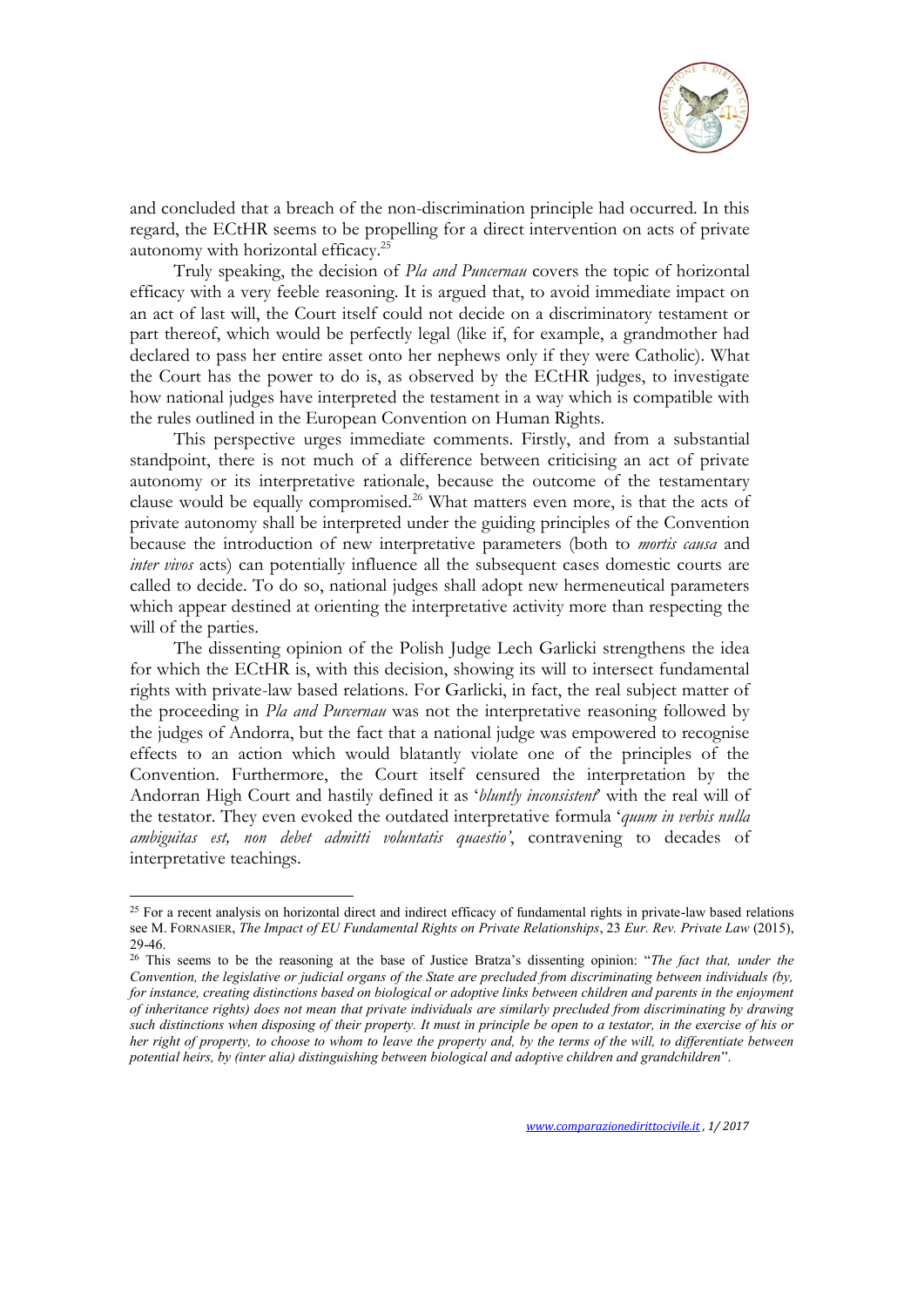

In the light of the above, on the one hand, it is easy to understand that in cases involving a potential discrimination towards biological children, the law allowing them is scrutinised for legitimacy. In fact, when it comes to analysing a testament, the will of the parties is the real subject matter of the proceeding<sup>27</sup>; the national legislation allowing a discriminative interpretation of an act of private autonomy is, instead, the apparent subject matter. The Court has declared it cannot remain idle before an interpretation of a *private contract* which violates the fundamental rights of the ECHR. This approach suggests that the evolution of the jurisdiction on fundamental rights could lead to a compression of private autonomy and a paternalistic control over the will of the parties.

Regardless of the fact that a similar event does not seem imminent, considering that the reasoning of the case *Pla* has not been followed yet by any other ECtHR judgment on succession law, one thing stands out: fundamental rights do interfere, generally speaking, with the law of succession *mortis causa*. This interference concerns both the rights of the testator and heirs. From the standpoint of the Convention, the most relevant provisions which could, in this regard, be invoked are Articles 8 (respect for private and family life), 14 (prohibition of discrimination) and Article 1 of Additional Protocol 1 (protection of property).<sup>28</sup> The balance between conflicting positions shall take into account the different inheritance rights involved, case by case.

5. The *European consensus* is one of the most utilised interpretative tools by the ECtHR: the Court admits that the 'margin of appreciation', recognised to the state parties, compresses every time there is a homogenous approach, shared by several legal systems, towards a similar problem. The Court conducts a comparative study on different legal systems and then identifies, in its decisions, the dominant approach.<sup>29</sup>

In short, in the absence of a clear rule, whenever the Court notes that several Member States adopt similar legislative solutions in solving a dispute, it will impose them on other states. Whenever there is a lack of uniform solutions, on the other hand, the margin of appreciation (re-)expands and the Court restrains its powers. From this point of view, the dynamic circulation of the judicial rules linked with fundamental rights shows a two-sided face: the case law of the ECtHR influences the

<sup>&</sup>lt;sup>27</sup> Indeed, the basic problem for the construction of wills is always determining the testator's intention, either with a literal approach or a purposive one. See, in general, R. KERRIDGE, J. RIVERS, *The Construction of Wills*, 116 *LQR* (2000) 287-317.

<sup>&</sup>lt;sup>28</sup> The link between the protection of property and testamentary freedom is confirmed also by the fact that other jurisdictions have included provisions on testamentary freedom in the section of their Constitution aimed at protecting private property. For an example, see the decision of South African Supreme Court *Ex parte BOE Trust Ltd.* 2009 (6) SA 470 (WCC), par. 9, where it is stated that "*the right to property includes the right to give enforceable directions as to its disposal on the death of the owner*".

<sup>29</sup> K. DZEHTSIAROU, *European Consensus and the Evolutive Interpretation of the European Convention on Human Rights*, 10 *German Law Journal* (2011) 1730-45.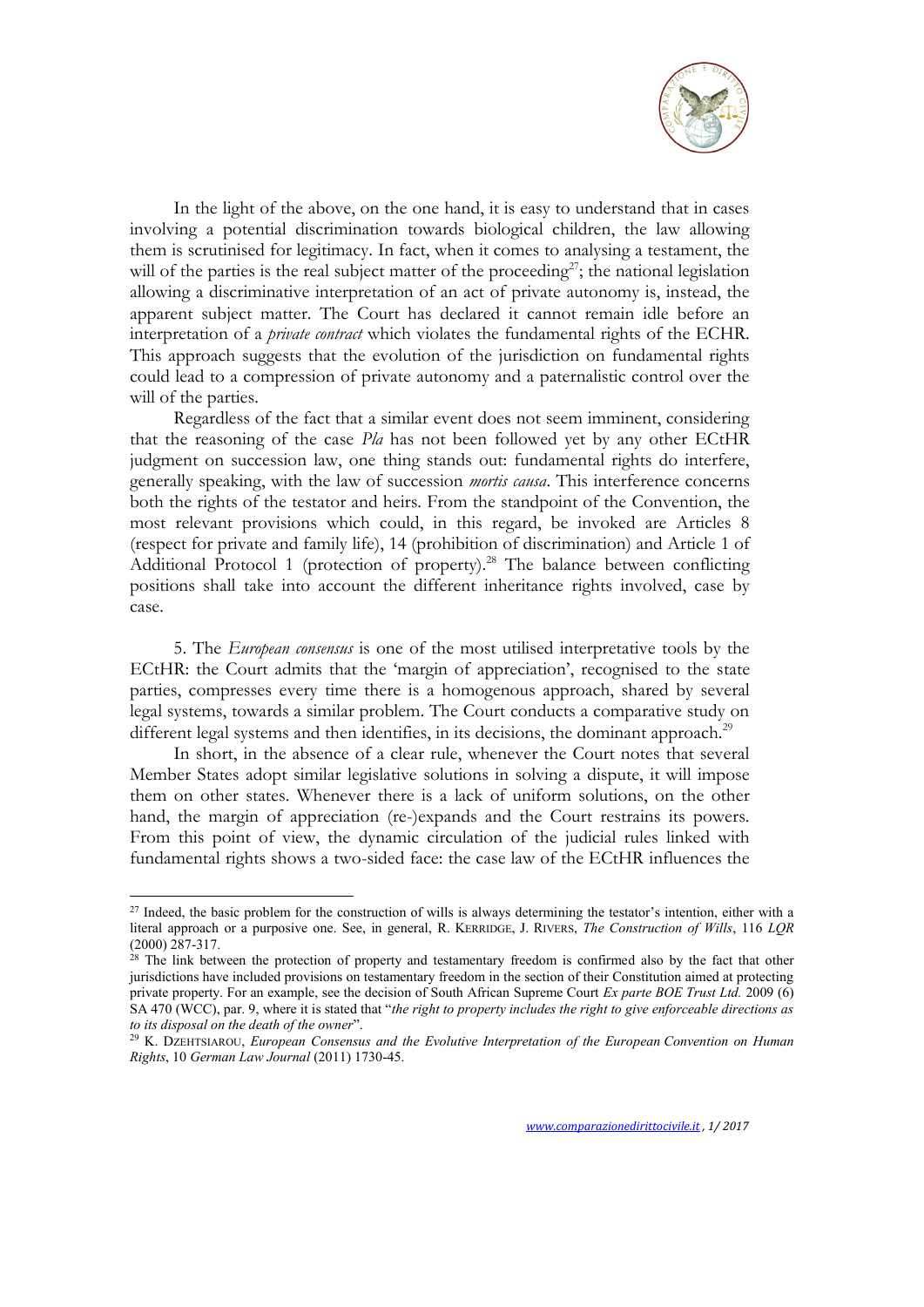

evolution of domestic legislation but at the same time, appears affected by existing models.

This reasoning, though, is not systematically applied and the case *Pla and Puncernau* can be, clearly, cited as one of the decisions in which the Court has omitted any comparative reference. It seems helpful to identify the reasons why a comparative approach has not been envisaged in regards to the two most important subject matters of the case. Firstly, the applicability of the principle of non-discrimination to acts of private autonomy, especially a testament; and, secondly the interpretation of last will acts which, as stated by the Court, shall be compatible with fundamental rights.

It is important, hence, to look for the existence of a single European approach intended at declaring invalid (or otherwise challengeable) those potentially discriminatory *mortis causa* dispositions. Preliminarily, though, the phenomenon of testamentary discrimination needs to be narrowed down: the testament is, inevitably in its nature, an instrument destined at creating inequalities of treatment, and the emblem of private autonomy as opposed to the principle of equality $30$ .

A discrimination, hence, can only be envisaged when a testator's will expressively violates the dignity of a person under the parameters of their race, sex, skin colour, sexual orientation and religious beliefs. In verifying what the approach followed by domestic legislations is, it is worth noting, firstly, that there is no European law guiding the solution of similar cases in matters of inheritance (as opposed to the one regulating discriminatory contractual clauses). Secondly, that a censure, still marginally envisaged, can only be imposed on provisions limiting certain liberties of the beneficiary.

Moreover, the analysis of the infrequent decisions delivered by national courts show a common approach, shared both by Civil and Common Law countries, aimed at somewhat ignoring a testator's discriminatory intentions - although a lively debate is emerging among the scholars. Possible interferences and collisions between fundamental rights and inheritance rights – under the principle of non-discrimination – develop directly and most commonly in connection with legislative choices. Alternatively, whereas a testament exists, the interferences concern limitations of fundamental freedoms of the beneficiaries (particularly the religious one) and, therefore, happen indirectly.

As for the United Kingdom, homeland of the boldest juridical literature, with the exclusion of charitable trusts, which are scrutinised for legitimacy under the nondiscrimination principle, the case law has, up to now, favoured full testamentary freedom, even when it could potentially lead to discrimination. The examples, sometimes dating back several years and of anecdotal nature, concern the prohibition

<sup>30</sup> Andorra's Tribunal Superior made a similar statement in Pla and Puncernau case: "*tota crida a una successió testamentària és, per difinició, discriminatòria en el sentit que genera diferències entre els hereus*".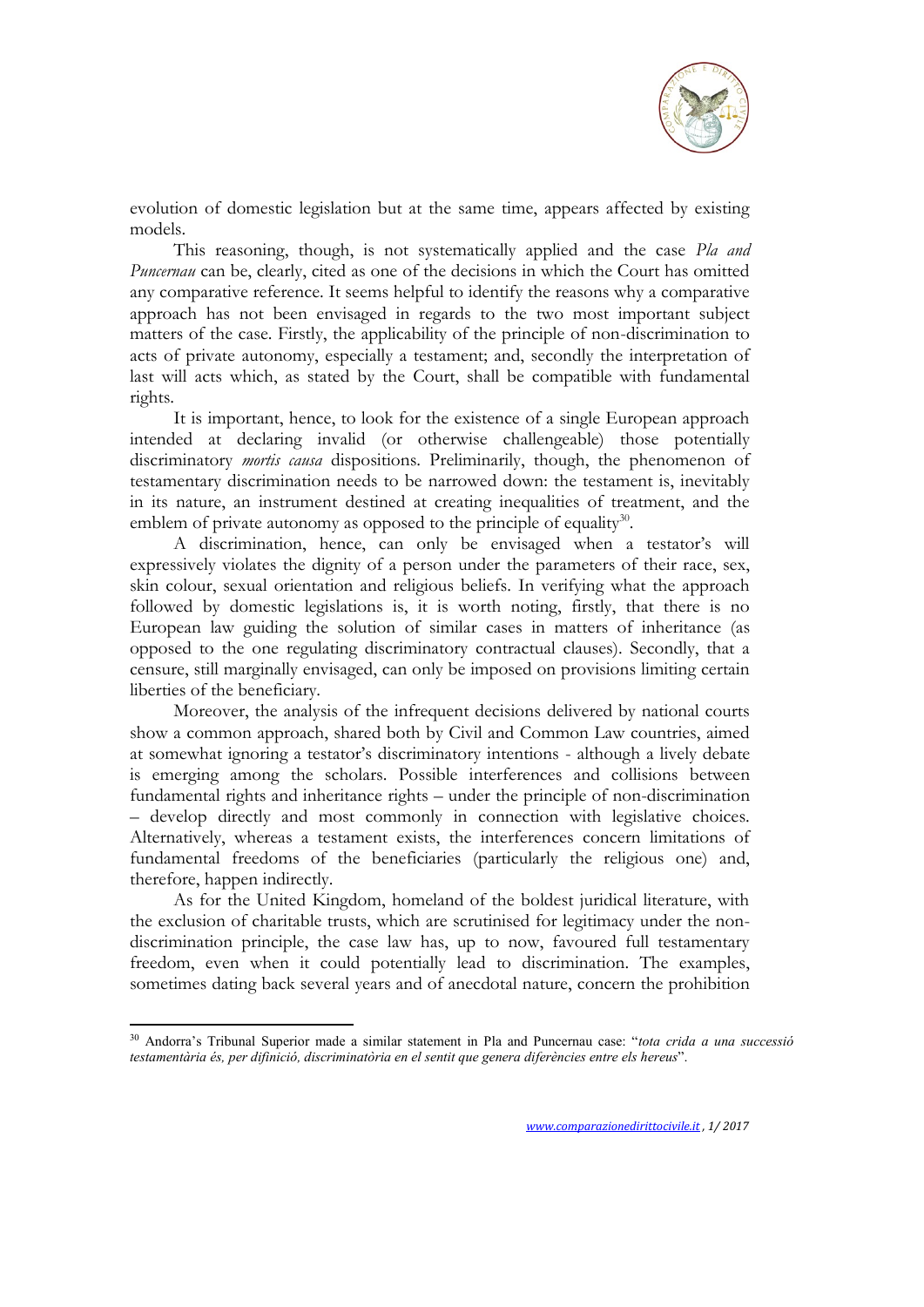

to marry a Scottish man<sup>31</sup> or a housekeeper<sup>32</sup> or, even more frequently, people worshipping other religions.<sup>33</sup>

Those cases do (only partially) pertain to the sphere of non-discrimination and, to settle down conflicts, have traditionally been identified as limitations imposed on the right to marry. In any case, the English judges, in the cited proceedings, have considered similar provisions to be perfectly legal<sup>34</sup> and have, therefore, recognised broad guardianship to a testator's freedom of choice. The wording of the House of Lords confirms the tendency to prioritising testamentary freedom and confining nondiscrimination cases to an area of non-interference: '*Discrimination is not the same thing as choice: it operates over a larger and less personal area, and neither by express provision not by implication has private selection yet become a matter of public policy*'.<sup>35</sup>

The adoption of the *Human Rights Act 1998*, which has transposed the principles of the ECHR into the Law of the United Kingdom, suggests the possibility of recognising (soft) horizontal efficacy to the principle of non-discrimination in private law-based relations, as a matter of public policy. Anchoring private law-based relations to the principle of non-discrimination might seem controversial as it could impinge on the fundamental characteristics of private autonomy. However, it would be a logical step to envisage, provided that discriminatory acts of private autonomy might violate public policy and are, therefore, exposed to remedies.

Under the above lenses, then, the importance of the case *Pla and Puncernau V. Andorra* is emphasised by those who think that, from now on, a testament containing a glaring discriminatory clause *'should be held to be unenforceable'<sup>36</sup>* - because the ECtHR has made the principle of non-discrimination applicable to succession *mortis causa* affairs.

An example, in this regard, may stimulate the discussion: what is, for instance, the destiny of a bequest to the future wife of one's son upon the condition of her being white?<sup>37</sup> What would happen to the bequest if, at the death of the testator, their son had married a black woman? Following the above reasoning, the clause would be

<sup>31</sup> *Perrin v Lyon* (1807) 9 East 170 (KB).

<sup>32</sup> *Fenner v Turner* (1880) 16 Ch D 188 (Ch).

<sup>33</sup> *Duggan v Kelly* (1848) 10 I Eq R 295; *Hodgson v Halford* (1879) 11 Ch D 959; *Re May (No 2)* [1932] 1 Ch 99 (CA); *Re Morrison's Will Trusts* [1940] 1 Ch 102 (Ch); *Re Selby's Will Trusts* [1965] 3 All ER 386 (Ch); *Re Abrahams' Will Trusts* [1969] 1 Ch 463 (Ch); *Re Tuck's Settlement Trusts* [1978] 1 Ch 49 (CA). See M. HARDING, *Some Argument Against Discriminatory Gifts and Trust*s, in 31 *Oxford J Legal Studies* (2011), 303-326, 304.

<sup>&</sup>lt;sup>34</sup> Most of the cases which have struck down religious conditions have done so on the basis of uncertainty rather than the actual religious condition. Eg *Clayton v Ramsden* [1943] AC 320, 112 LJCh 22, [1943] 1 All ER 16. See R. CROUCHER, P. VINES, *Succession. Families, Property and Death*, 4th edn, LexisNexis Butterworths, Australia, 2013, 530.

<sup>35</sup> *Blathwayt v Baron Cawley* [1976] AC 397, 426 (HL), per Lord Wilberforce.

<sup>36</sup> J. BEATSON ET AL., *Human Rights: Judicial Protection in the United Kingdom*, Sweet & Maxwell, 2008 [4.239].

<sup>&</sup>lt;sup>37</sup> This example is cited by S. GARDNER, *An Introduction to the Law of Trusts*, 2<sup>nd</sup> ed Clarendon, Oxford, 2003, 48, and later on by M. HARDING (n 31) 320.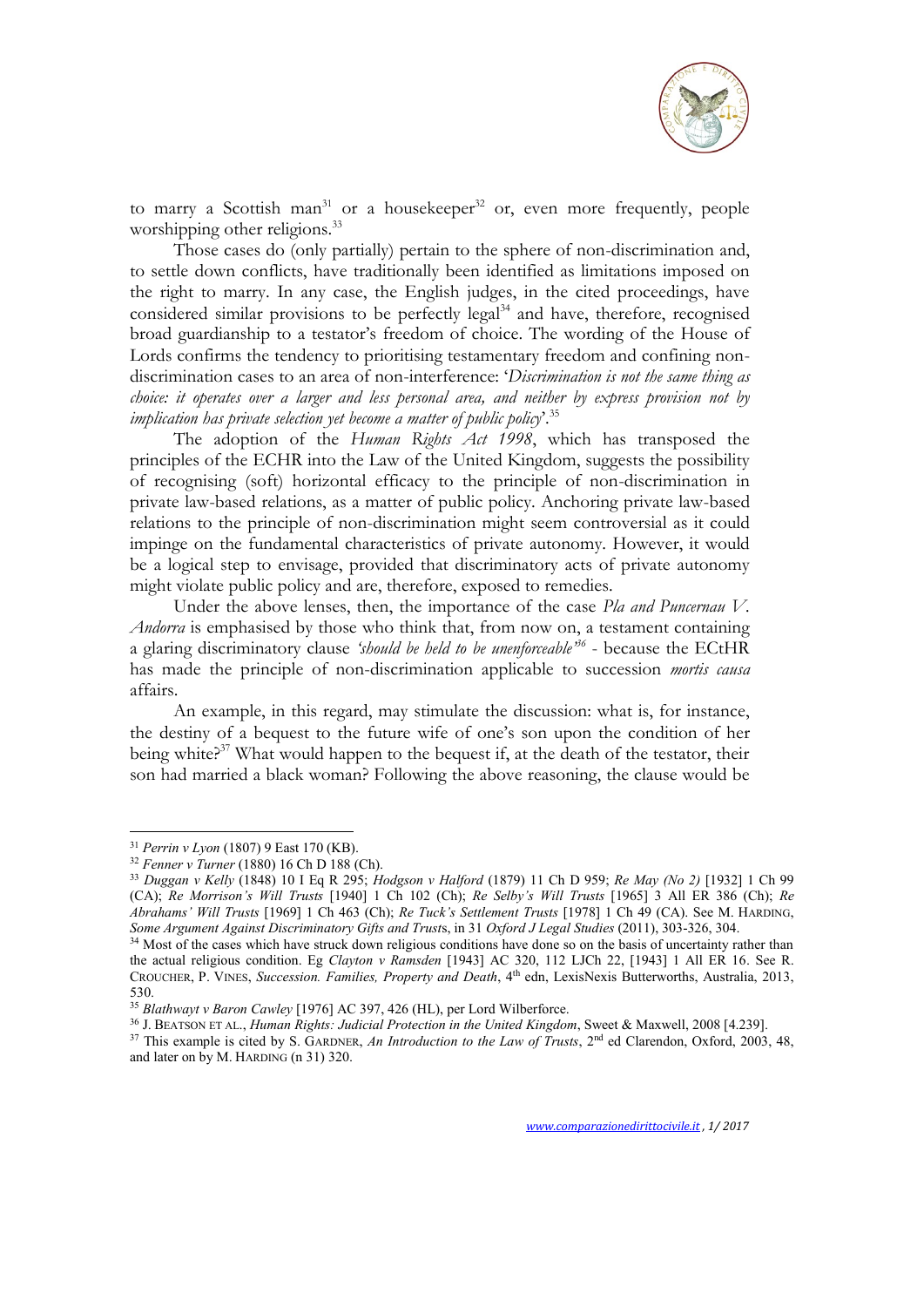

unenforceable due to its contrast with the fundamental principle of nondiscrimination, which applies to every sector, including inheritance law.

The previous argument would overcome the traditional idea for which in Common Law the relevance of the discriminatory character of a *mortis causa* disposition would be limited to charitable trusts, whose public nature have always required compatibility with some principles of democracy, like the prohibition of discrimination. We could think, as an example, to a charitable trust administering a scholarship for university students, provided they are not Jews.

It is worth acknowledging, though, that the direct applicability of the principle of non-discrimination to acts of private autonomy *mortis causa* is still a minority argument. It does not seem, by looking at other Common Law legislations, there is much will to compress private autonomy broadly.<sup>38</sup>

Similarly, the examples of horizontal efficacy of the principle of nondiscrimination, sometimes attributed to Civil Law countries, are not thoroughly persuasive. In the Western Countries, the clauses interfering with the principle of non-discrimination are often, whereas illicit, declared void. If every testamentary provision discriminating the heirs on the grounds of sex, race, sexual orientation or religious beliefs had to be considered illegal, then the whole concept of illegitimacy would, inevitably, need to be revisited too.

It is moreover strange that all the proposals envisaged by British-American Law suggest attributing a 'strong' meaning to discriminatory provisions and require, for relevance, their explicit mention in the act of last will.<sup>39</sup>

In Civil Law systems the boundaries between the complete irrelevance of discriminatory provisions and (conversely) a sanction of invalidity of the whole testament (or a condition therein) are drawn around the concept of illegitimacy of motives. Great significance is, traditionally, attributed to discriminatory grounds that are identifiable, explicit and conclusive.

6. At first glance, the compression of a testator's autonomy, as a direct consequence of the principle of non-discrimination, can appear in countertrend with

<sup>&</sup>lt;sup>38</sup> Conversely, the US case law shows the existence of an interpretative argument aimed at prioritising the will of a testator above all, and which restricts the number of unlawful cases. There are not, consequently, significant precedents in this regards. G.J. SHERMAN, *Posthumous Meddling: An Instrumental Theory of Testamentary Restraints on Conjugal and Religious Choices*, in *U. Illinois L.R.* (1999) 1273. For a review of US cases in which the weirdest conditions impinging on matrimonial and religious freedom have been deemed legal, see R.D. MADOFF, *Immortality and the Law. The Rising Power of the American Dead*, Yale University Press, 2010, 72 ff.

<sup>&</sup>lt;sup>39</sup> On the point see M. HARDING (n 31) 323, who reaches a debatable conclusion. The author imagines a situation where a testator, father of two sons and one daughter, believes his sons are better equipped to preserve his assets because 'women are naturally unreliable'. (This example does not take into account the problems related to the identification of forced heirs, which differ in Common Law countries). In a similar scenario, if the discriminatory intent is manifest, the whole testament should be invalidated.

Obviously, there could be hundreds of other possibilities: a grandfather leaving his assets to heterosexual-only nephews, to the catholic ones only, or to the non-adoptive ones, like in *Pla and Puncernau*.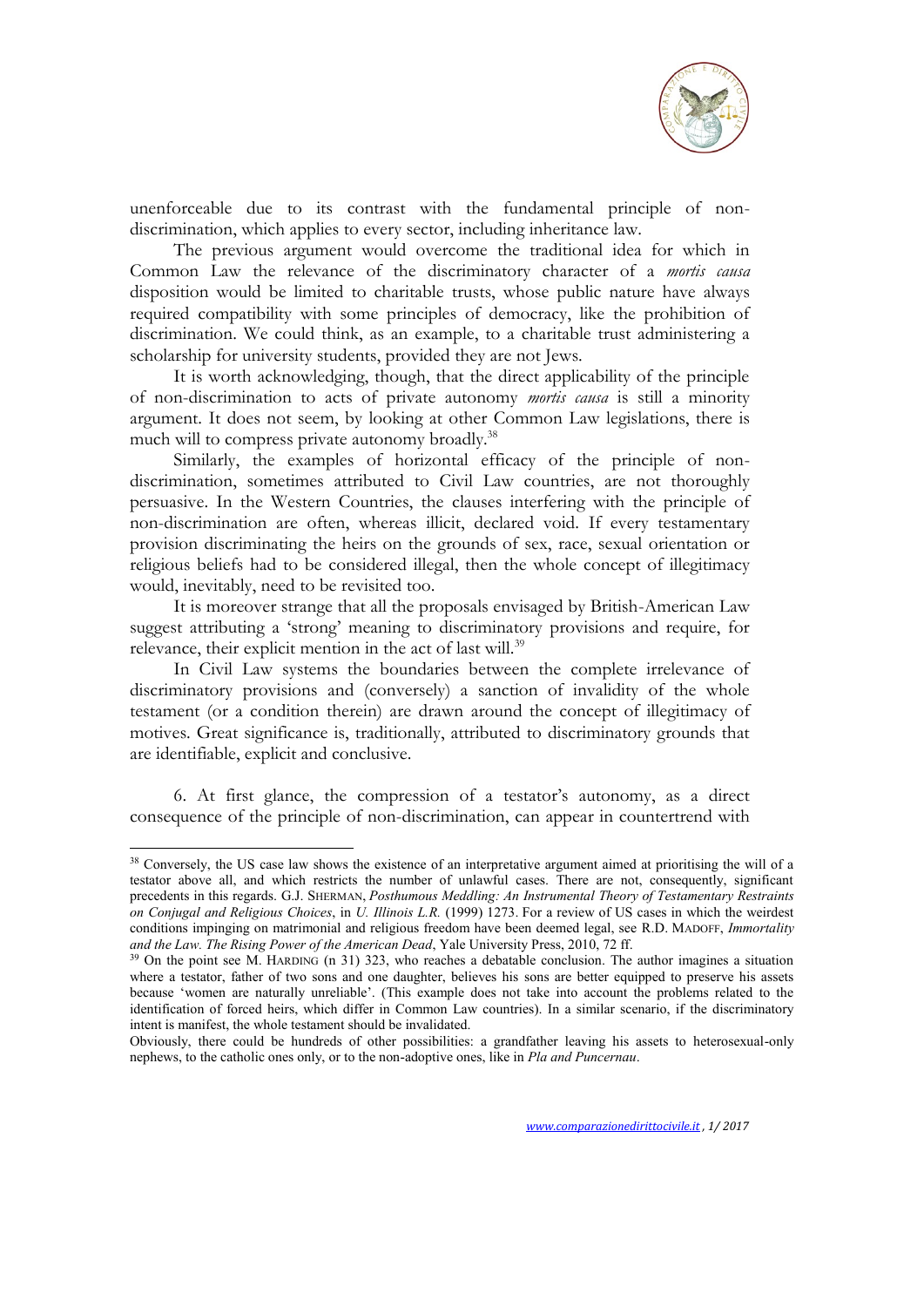

the evolutionary patterns of inheritance law, which show a tendency to expand the margins of private autonomy. If we look at the French model, for example, which has undergone profound reforms over the last 15 years, we can notice that the margins of private autonomy have expanded. As an example, the phenomenon known as 'contractualisation' of succession law has manifested under different profiles: an increased possibility to derogate from the prohibition of agreements as to future succession, and the chance to renounce beforehand to a claim of distributive share or intestate succession. This last circumstance has weakened the protection of distributive shares and stimulated pacts between the heirs.

Moreover, extending the guardianship against discrimination to *mortis causa* successions could appear contradictory with the European framework of contract law: the European legislator has, in fact, confined the well-known anti-discriminatory rules to the ambit of contractual law, albeit explicitly excluding testaments. However, the above considerations do not seem sufficient to exclude the relevance of the principle of non-discrimination in succession law. Indeed, the increased 'contractualisation' of the law of succession and the firm importance of the principle of non-discrimination within contractual law can offer a different angle of analysis.

In fact, envisaging direct efficacy to the principle of non-discrimination in matters of succession law has nothing to do with extending to it the safeguards offered by European Law to contractual matters. Contracts, in fact, involve different conditions of application and remedies, which are unrelated to successions *mortis causa* law. It seems possible, however, to apply the principle of non-discrimination to inheritance law as an interpretative criterion able to foster equality before the death of a testator.

This interpretive criterion could only be applied to legislative interpretation and not to the one investigating a testator's will. On this same point, the ECtHR has envisaged a different approach and suggested, in the cited case *Pla and Puncernau,* that domestic judges should interpret testamentary dispositions in the light of the Convention. This hypothesis appears in contrast with the common framework adopted by national and European legislations and seems likely to be imposing remedial measures on the will of the testator.<sup>40</sup> Corrective measures feared and avoided in the field of contracts and which appear even more undesirable for testamentary will.

After all, the interpretation of inheritance law has shown, notwithstanding the existing differences within the Council of Europe member states and Civil and Common law (sometimes stereotyped by the scholars), a common direction: it has profoundly rejected the adoption of parameters of objective interpretation originating from legally imposed principles. Furthermore, the existing interpretative experiences

<sup>40</sup> J. MEDINA ORTIZ, *Nuevo criterio en la interpretación de las disposiciones testamentarias, introducido por el TEDH*, in *La Notaria*, 10/2004.